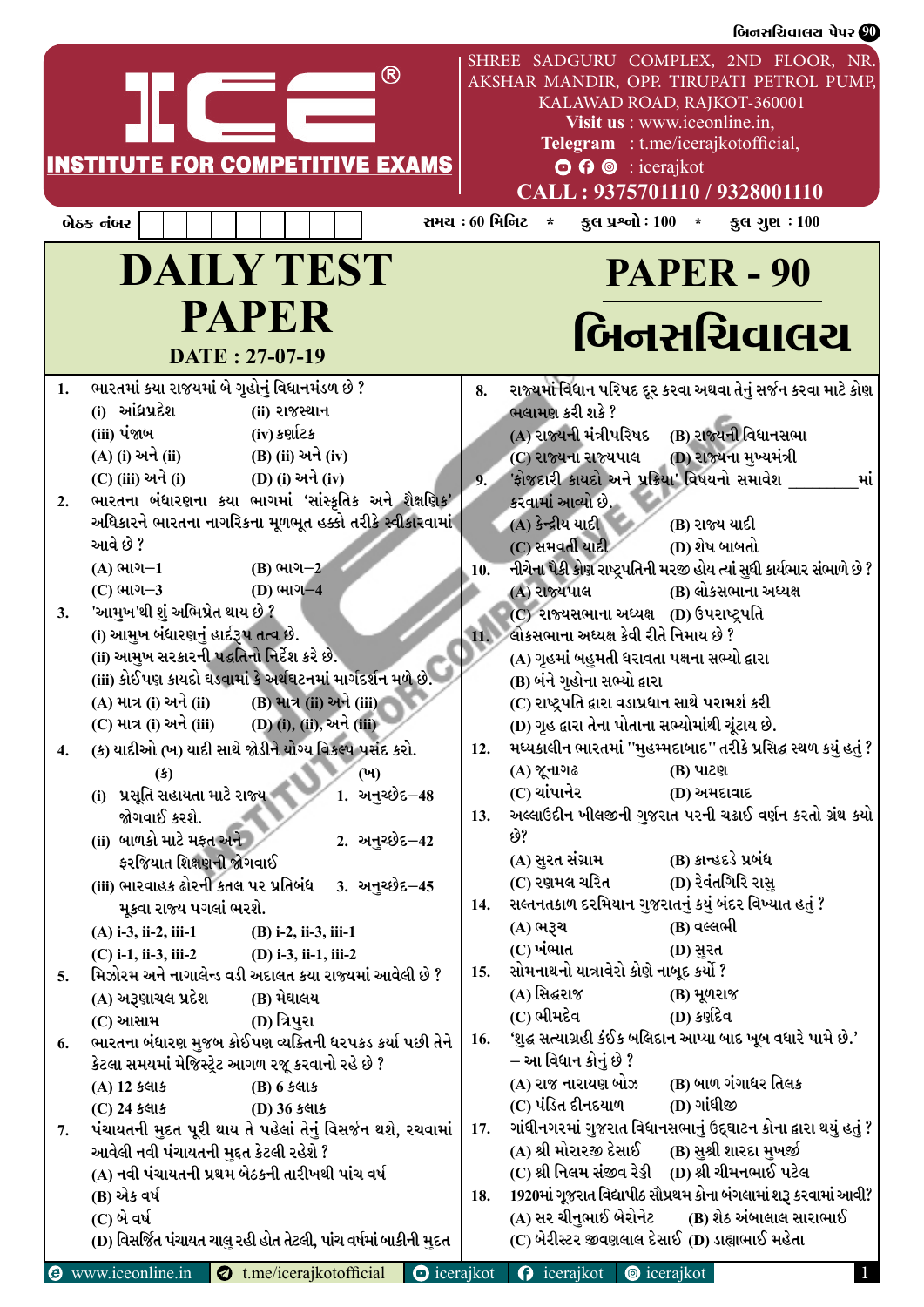### lAG;lRJF,I 5[5Z **90** lAG;lRJF,I 5[5Z **90**

| 19. | નીલમબાગ પેલેસ કયા શહેરમાં છે ?             |                                                           |                                                                  | જળવાયુ કયા બે વાયુઓનું મિશ્રણ છે ?<br>33.                                       |                                                                       |  |  |  |
|-----|--------------------------------------------|-----------------------------------------------------------|------------------------------------------------------------------|---------------------------------------------------------------------------------|-----------------------------------------------------------------------|--|--|--|
|     | $(A)$ જામનગર $(B)$ વડોદરા                  |                                                           |                                                                  | (A) કાર્બન ડાયોકસાઈડ અને હાઈડ્રોજન                                              |                                                                       |  |  |  |
|     | $(C)$ ભાવનગર $(D)$ મોરબી                   |                                                           |                                                                  | (B) કાર્બન અને હાઈડ્રોજન                                                        |                                                                       |  |  |  |
| 20. |                                            | આમાંથી કોને બીજી વખત ગુજરાતના મુખ્યમંત્રી બનવાનું સૌભાગ્ય |                                                                  | (C) કાર્બન મોનોકસાઈડ અને હાઈડ્રોજન                                              |                                                                       |  |  |  |
|     | પ્રાપ્ત થયું નથી ?                         |                                                           |                                                                  | (D) એમોનિયા અને હાઈડ્રોજન                                                       |                                                                       |  |  |  |
|     | (A) બાબુભાઈ પટેલ (B) નરેન્દ્રભાઈ મોદી      |                                                           | 34.                                                              | કઈ ધાતુ ઉષ્માની મંદવાહક છે ?                                                    |                                                                       |  |  |  |
|     | (C) ચિમનભાઈ પટેલ         (D) અમરસિંહ ચૌધરી |                                                           |                                                                  | (A) એલ્યુમિનિયમ                                                                 | (B) લેડ                                                               |  |  |  |
| 21. |                                            | નસિરૂદિન અહેમદશાહે પોતાની રાજધાની પાટણથી અમદાવાદ કયા      |                                                                  | $(C)$ કોપર                                                                      | (D) સિલ્વર                                                            |  |  |  |
|     | યુગમાં ખસેડી ?                             |                                                           | 35.                                                              |                                                                                 | હૃદયના સતત ધબકવાની ક્રિયાનું નિયંત્રણ _______ દ્વારા થાય છે.          |  |  |  |
|     | (A) બલબન યુગ (B) સલ્તનત યુગ                |                                                           |                                                                  | (A) બૃહદમસ્તિષ્ક                           (B) લઘુમસ્તિષ્ક                      |                                                                       |  |  |  |
|     |                                            |                                                           |                                                                  | (C) મધ્ય મગજ (D) લંબમજ્જા                                                       |                                                                       |  |  |  |
| 22. |                                            | First-aid treatment ____________ to him before he was     | 36.                                                              | ઈન્સ્યુલિનનો સ્ત્રાવ કરતું અંગ કયું છે ?                                        |                                                                       |  |  |  |
|     | brought to the hospital.                   |                                                           |                                                                  | (A) સ્વાદુપિંડ                                                                  | $(B)$ %&<br>(D) પિત્તાશય                                              |  |  |  |
|     | (A) had been given (B) was hospital        |                                                           | 37.                                                              | $(C)$ યકૃત                                                                      | તારાઓનું ટમટમતું દેખાવા માટે કઈ પ્રકાશીય ઘટના જવાબદાર છે ?            |  |  |  |
|     | (C) is given (D) has been given            |                                                           |                                                                  |                                                                                 | (A) વાતાવરણીય પરાવર્તન (B) વાતાવરણીય વક્રીભવન                         |  |  |  |
|     |                                            | The police __________ investigating the fraud, but        |                                                                  | (C) પરાવર્તન                                                                    | (D) પૂર્ણ આંતરિક પરાવર્તન                                             |  |  |  |
| 23. | haven't arrested anyone yet.               |                                                           |                                                                  |                                                                                 | 38. નીચેનામાંથી કયું સંયોજન ઉંદર મારવાની દવા બનાવવામાં વપરાય છે?      |  |  |  |
|     |                                            |                                                           |                                                                  | (A) ઝીંક ફોરફાઈડ                                                                | (B) ઝીંક ફોરફેટ                                                       |  |  |  |
|     | $(A)$ is                                   | (B) was                                                   |                                                                  |                                                                                 | (C) ફોરફરસ પેન્ટોકસાઈડ (D) એલ્યુમિનિયમ ફોરફાઈડ                        |  |  |  |
|     | $(C)$ are                                  | (D) were                                                  | 39.                                                              | કેલ્વીન કોનો એકમ છે ?                                                           |                                                                       |  |  |  |
| 24. |                                            | you have any confusion, just call the helping             |                                                                  | $(A)$ લંબાઈ                                                                     | <b>(B)</b> વજન                                                        |  |  |  |
|     | number.                                    |                                                           |                                                                  | $\overline{\mathcal{C}}$ ) તાપમાન                                               | (D) સમય                                                               |  |  |  |
|     | $(A)$ shall                                | (B) should                                                | 40.                                                              | સુક્તાન રોગ કયા વિટામિનની ઉણપના લીધે થાય છે ?                                   |                                                                       |  |  |  |
|     | $(C)$ may                                  | (D) unless                                                |                                                                  | (A) વિટામિન $-A$ (B) વિટામિન $-B$                                               |                                                                       |  |  |  |
| 25. |                                            | Put proper question tag :- Somebody has called            |                                                                  | (C) વિટામિન $-C$ (D) વિટામિન $-D$                                               |                                                                       |  |  |  |
|     | (A) Haven't they ? (B) Hasn't they ?       |                                                           | 41.                                                              | 'મોહિનીઅટ્ટમ' કયા રાજ્યનું નૃત્ય છે ?                                           |                                                                       |  |  |  |
|     | $(C)$ Have they ? (D) Has they ?           |                                                           |                                                                  | $(A)$ કેરળ                                                                      | (B) તમિલનાડુ                                                          |  |  |  |
| 26. |                                            | Come the sitting room, we wont to watch T.V.              |                                                                  | $(C)$ કર્ણાટક                                                                   | (D) ઓડિશા                                                             |  |  |  |
|     | $(A)$ in                                   | (B) behind                                                | 42.                                                              | 'મિડનાઈટ્સ ચિલ્ડ્રન' પુસ્તકના લેખક કોણ ?                                        |                                                                       |  |  |  |
|     | $(C)$ by                                   | $(D)$ into                                                |                                                                  | (A) આર. કે. નારાયણ (B) વિક્રમ શેઠ                                               |                                                                       |  |  |  |
|     |                                            | 27. It was a rainy and cloudy day, $\sqrt{1}$ decided to  |                                                                  | (C) સલમાન રશદી              (D) વી.એસ. નાયપોલ                                   |                                                                       |  |  |  |
|     | go out.                                    |                                                           | 43.                                                              | માથેરાન ગિરિમથક કયા રાજ્યમાં આવેલું છે ?                                        |                                                                       |  |  |  |
|     | (A) nevertheless                           | (B) hence                                                 |                                                                  | (A) રાજસ્થાન                                                                    | (B) મહારાષ્ટ્ર                                                        |  |  |  |
|     | (C) otherwise                              | $(D)$ till                                                |                                                                  | (C) ગુજરાત                                                                      | (D) મધ્યપ્રદેશ                                                        |  |  |  |
| 28. | <b>Antonyms :- Detrimental</b>             |                                                           | 44.                                                              |                                                                                 | કોણે ભારતીય સંઘને 'કેન્દ્રીકરણનું વલણ ધરાવતા સંઘ' તરીકે ગણાવ્યું?     |  |  |  |
|     | (A) Demolition                             | (B) aversion                                              |                                                                  | (A) કે.સી. વ્હેર                       (B) ગ્રાનથીલ ઓસ્ટીયા<br>(C) આઈવર જેનીગ્મ | (D) પી.એચ. એપલબાય                                                     |  |  |  |
|     | (C) benefical                              | (D) bad                                                   |                                                                  |                                                                                 | ભારતીય સંવિધાનના અનુચ્છેદ–312 અન્વયે, રાજ્યસભાને ____                 |  |  |  |
| 29. | <b>Synonyms :- Conscious</b>               |                                                           | 45.                                                              | નું ગઠન કરવાની ભલામણ કરવાનો વિશિષ્ટાધિકાર છે.                                   |                                                                       |  |  |  |
|     | (A) Unknown                                | (B) Mindful                                               |                                                                  |                                                                                 | (A) જળવિવાદ ટ્રિબ્યુનલ      (B) નવી અખિલ ભારતીય સેવાઓ                 |  |  |  |
|     | (C) Self-aware                             | (D) Awake                                                 |                                                                  | (C) વહિવટી ટ્રિબ્યુનલ         (D) ક્ષેત્રીય પરિષદ                               |                                                                       |  |  |  |
| 30. |                                            | One word substitaion :- "That through which light         | 46.                                                              |                                                                                 | સંસદની જાહેર હિસાબ સમિતિના વડા તરીકે લોકસભાના વિરોધ                   |  |  |  |
|     | cannot pass."                              |                                                           |                                                                  | પક્ષના સભ્ય હોવાનું કારણ _______ છે.                                            |                                                                       |  |  |  |
|     | (A) lucid                                  | (B) Transparent                                           |                                                                  |                                                                                 | (A) સંસદ દ્વારા ઘડવામાં આવેલ નિયમો (B) એક પરંપરા                      |  |  |  |
|     | (C) Itazy                                  | (D) opaque                                                |                                                                  |                                                                                 | (C) મહાત્મા ગાંધી દ્વારા સૂચિત                   (D) અધ્યક્ષનો નિર્ણય |  |  |  |
| 31. | S.A.C.નું પૂરું નામ શું છે ?               |                                                           |                                                                  |                                                                                 | નીચેના પૈકી કોણ કેન્દ્રીય તકેદારી આયુકતની પસંદગી સમિતિના              |  |  |  |
|     | (A) Science Awarness Center                |                                                           | 47.                                                              | સભ્ય નથી.                                                                       |                                                                       |  |  |  |
|     | (B) Sarabhai Application Center            |                                                           |                                                                  | (A) વડા પ્રધાન                                                                  | (B) ગૃહમંત્રી                                                         |  |  |  |
|     | (C) Space Application Center               |                                                           |                                                                  |                                                                                 | (C) લોકસભાના અધ્યક્ષ       (D) લોકસભાના વિરોધ પક્ષના નેતા             |  |  |  |
|     | (D) Space Aeronotic Center                 |                                                           | નાણાપંચ કેન્દ્ર તરફથી રાજ્યોને જે અનુદાનની ભલામણ કરે છે એ<br>48. |                                                                                 |                                                                       |  |  |  |
| 32. | ભારતમાં 'મિસાઈલ વૂમન' તરીકે કોણ ઓળખાય છે ? |                                                           |                                                                  | અનુદાનને કહે છે.                                                                |                                                                       |  |  |  |
|     | (A) કુ. વલ્લીયમ્મા                         | (B) માર્ગરેટા નોબલ                                        |                                                                  | (A) યોજના અનુદાન                                                                | (B) વૈધાનિક અનુદાન                                                    |  |  |  |
|     | (C) અંજલી ભટ્ટ                             | (D) ટેસી થોમસ                                             |                                                                  | (C) વિકાસ અનુદાન                                                                | (D) ભંડોળ અનુદાન                                                      |  |  |  |
|     |                                            |                                                           |                                                                  |                                                                                 |                                                                       |  |  |  |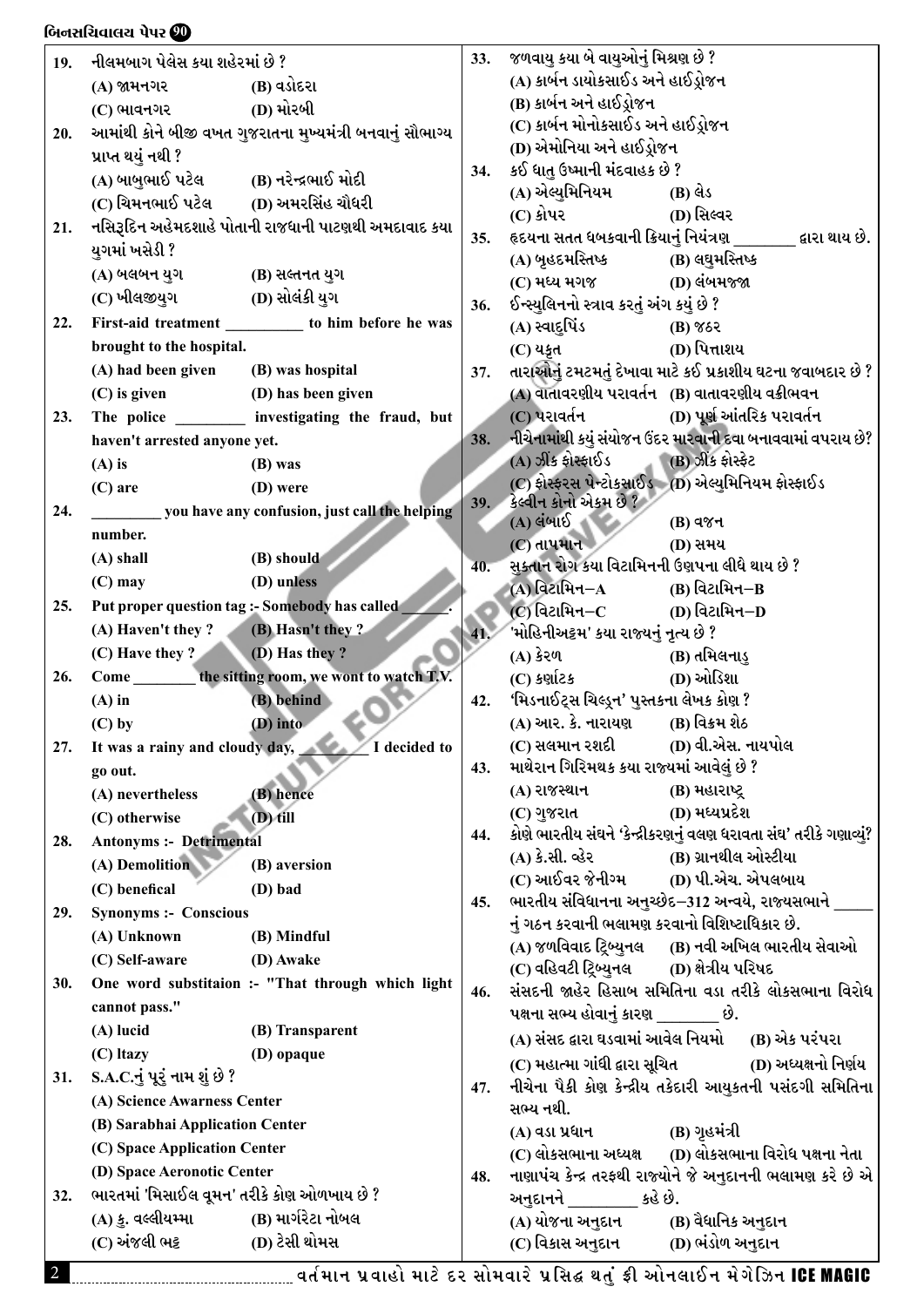### બિનસચિવાલય પેપર **છી**

| 49. | 73મા બંધારણ સુધારાવી દેશમાં પ્રથમવાર કોને માટે રાજકીય                                        | 64. | વર્ડમાં લખાણને મધ્યમાં લાવવા માટે કયા કમાન્ડનો ઉપયોગ થાય છે?       |  |  |  |
|-----|----------------------------------------------------------------------------------------------|-----|--------------------------------------------------------------------|--|--|--|
|     | અનામત પ્રથમ દાખલ થઈ ?                                                                        |     | $(A)$ Alt + C<br>$(B)$ Ctrl + C                                    |  |  |  |
|     |                                                                                              |     | $(C)$ Ctrl + E<br>(D) Shift + $E$                                  |  |  |  |
|     | (C) અનુસૂચિત જનજાતિઓ  (D) ઉપરોકત તમામ                                                        | 65. | 'સિસ્ટમ સોફ્ટવેર' એ શું છે ?                                       |  |  |  |
| 50. | રાજ્યોને દર વર્ષે સહાયની જરૂર મુજબ અનુદાન સહાય કોની                                          |     | (A) વર્ડ પ્રોસેસર<br>(B) પ્રોગ્રામ લેંગ્વેજ                        |  |  |  |
|     | ભલામણથી પૂરી પાડવામાં આવે છે ?                                                               |     | (C) ગ્રાફીકસ<br>(D) ઉપરના તમામ                                     |  |  |  |
|     | (A) રાષ્ટ્રપતિ<br>(B) સંસદ                                                                   | 66. | સાચી જોડણી શોધો.                                                   |  |  |  |
|     |                                                                                              |     | (A) સુનમૂન<br>(B) સૂનમૂન                                           |  |  |  |
| 51. | ભારતના બંધારણના નિર્માતાઓનો મત નીચેનામાંથી શેમાં પ્રતિબિંબિત                                 |     | (C) સુનમુન<br><b>(D) સૂનમુન</b>                                    |  |  |  |
|     | થાય છે ?                                                                                     | 67. | શબ્દસમૂહ માટે એક શબ્દ આપો :– 'વાછરડું જોયા વિના દૂધ દોહવા          |  |  |  |
|     | (B) મૂળભૂત અધિકારો<br>(A) પ્રસ્તાવના                                                         |     | દેતી ગાય.'                                                         |  |  |  |
|     | (C) મૂળભૂત ફરજો (D) રાજ્યની નીતિના નિર્દેશક સિદ્ધાંતો                                        |     | (A) અવલી<br>(B) સાવલી                                              |  |  |  |
| 52. | અનુચ્છેદ–360 મુજબ દેશમાં નાણાકીય કટોકટી જાહેર થાય તો તે                                      |     | (C) કવલી<br>(D) ઝાવલી                                              |  |  |  |
|     | સમયગાળા દરમિયાન રાજ્ય વિધાનમંડળ દ્વારા પસાર કરવામાં                                          | 68. | નીચે આપેલ શબ્દોમાંથી કયો શબ્દ 'પરિત્રાણ' શબ્દનો સમાનાર્થી          |  |  |  |
|     | આવેલા નાણાં ખરડા પરનું સંપૂર્ણ નિયંત્રણ                                                      |     | નથી તે જણાવો.                                                      |  |  |  |
|     | (A) કેન્દ્ર પાસે રહેશે (B) રાષ્ટ્રપતિ પાસે રહેશે                                             |     | (A) આત્મરક્ષણ<br>(B) સંબંધિત                                       |  |  |  |
|     | (C) રાજ્યપાલ પાસે રહેશે (D) ઉપરોક્ત તમામ પાસે રહેશે                                          |     | (C) અટકાવ<br>(D) કવચ                                               |  |  |  |
| 53. | કયો ખરડો દાખલ કરવા માટે રાજ્યપાલશ્રીની પૂર્વમંજૂરી જરૂરી છે ?                                |     | 69. નીચેનામાંથી શાદૂલવિક્રીડિત છંદનું બંધારણ સૂત્ર કયું છે ?       |  |  |  |
|     | (A) વિશેષ ખરડો (B) બંધારણીય ખરડો                                                             |     | (A) મ ભ ત ત ત ગા ગા (B) ય મ ન સ ભ લ ગા                             |  |  |  |
|     | (C) નાણાકીય ખરડો (D) પ્રશાસકીય ખરડો                                                          |     | $(C)$ મસજસતતગા $(D)$ મરભનથયય                                       |  |  |  |
| 54. | તાલુકા પંચાયતની બેઠક સામાન્ય રીતે કયારે ભરવી જોઈએ ?                                          |     | 70. સંધિ છૂટી પાડો :– હેત્વાભાસ                                    |  |  |  |
|     | (A) દર બે માસે<br>(B) દર ત્રણ માસે                                                           |     | $(A)$ હેતુ + આભાસ $(B)$ હેતુ + આભાસ                                |  |  |  |
|     | (C) દર ચાર માસે (D) દર માસે<br>કયો પ્રોગ્રામ મોટી ફાઈલને નાની ફાઈલમાં કમ્પ્રેસ કરી નાખે છે ? |     | (C) હેતવ + આભાસ (D) હેત્વ + ભાસ                                    |  |  |  |
| 55. |                                                                                              | 71. | નીચેનામાંથી મધ્યમપદલોપી સમાસનું કયું ઉદાહરણ નથી ?                  |  |  |  |
|     | (A) Winzip<br>(B) Winspread<br>(D) Winmicro<br>(C) Winstyle                                  |     | (A) અધમૂઓ<br>(B) ભજન માંડવી                                        |  |  |  |
| 56. | રિસાઈકલબિનમાં ફાઈલનો સંગ્રહ કર્યા વિના કેવી રીતે ડિલીટ કરી                                   |     | (C) સિંહાસન<br>(D) રેવાશંકર                                        |  |  |  |
|     | શકાય છે ?                                                                                    | 72. | નીચે પૈકી સંજ્ઞા દર્શાવતો શબ્દ કયો છે ?                            |  |  |  |
|     | (A) Delete key (B) Shift + Delete key                                                        |     | (A) પૈસાદાર<br>$(B)$ sig                                           |  |  |  |
|     | $(C)$ Ctrl + Delet key $(D)$ Alt + Delete key                                                |     | (C) દરિયો<br>$(D)$ ઊંડું                                           |  |  |  |
|     | 57. Virtual memory સામાન્ય રીતે માં સ્થિત હોય છે.                                            | 73. | 'જુઓ પેલો ચોર ભાગ્યો' ! <u>પેલો</u> કેવા પ્રકારનું સર્વનામ છે ?    |  |  |  |
|     | $(B)$ CPU<br>$(A)$ RAM                                                                       |     | (A) વ્યકિતવાચક સર્વનામ     (B) દર્શક સર્વનામ                       |  |  |  |
|     | (D) HARD DRIVE<br>(C) FLASH CARD                                                             |     | (C) સાપેક્ષ સર્વનામ<br>(D) સ્વવાચક સર્વનામ                         |  |  |  |
| 58. | નીચેનામાંથી કયો વિકલ્પ ઈન્ટરનેટ સાથે સંબંધિત છે ?                                            | 74. | 'કોઈનેય વધારે કામ કરવું નથી' <u>વધારે,</u> વિશેષણનો પ્રકાર કયો છે? |  |  |  |
|     | $(B)$ BMP<br>$(A)$ OMP                                                                       |     | (A) સંખ્યાવાચક<br>(B) સાપેક્ષ                                      |  |  |  |
|     | $(D)$ URK<br>$(C)$ URL                                                                       |     | (D) પરિણામવાચક<br>(C) ગુણવાચક                                      |  |  |  |
| 59. | CD/DVD માં ડેટા કયા સ્વરૂપે સંગ્રહિત હોય છે ?                                                | 75. | નીચેનામાંથી 'પ્રશસ્તિ'નો વિરોધી શબ્દ જણાવો.                        |  |  |  |
|     | (A) Analog<br>(B) Digital                                                                    |     | (A) સ્તુતિ<br>(B) નિંદા                                            |  |  |  |
|     | (D) આપેલ પૈકી એકપણ નહીં<br>$(C)$ A & B બંને                                                  |     | (D) પ્રશંસા<br>(C) વખાણ                                            |  |  |  |
| 60. | MS-Wordમાં પેજને ઊભું દર્શાવવા કયા વિકલ્પનો ઉપયોગ                                            | 76. | વ્યવસ્થાતંત્રીય સિધ્ધાંત કોને લાગુ પડે છે ?                        |  |  |  |
|     | કરવામાં આવે છે ?                                                                             |     | (A) ધંધાના પ્રકારોને<br>(B) મજુરીની નીમિતે                         |  |  |  |
|     | (A) Column<br>$(B)$ Row                                                                      |     | (C) સંસ્થાના માળખાને (D) ઔદ્યોગિક સંબંધોને                         |  |  |  |
|     | (C) Land scape<br>(D) Portrait                                                               | 77. | ધ્યેયલક્ષી સંચાલનમાં ઉપરી અધિકારી અને સહકાર્યકર કેવી રીતે કાર્ય    |  |  |  |
| 61. | MS WORD માં ફોન્ટ અને સાઈઝ બદલવા માટે કયા ટૂલબારનો                                           |     | કરે છે ?                                                           |  |  |  |
|     | ઉપયોગ કરવામાં આવે છે ?                                                                       |     | (A) સ્વતંત્રપણે<br>(B) સંયુકતપણે                                   |  |  |  |
|     | (B) ફોર્મેટીંગ ટૂલબાર<br>(A) સ્ટાન્ડર્ડ ટૂલબાર                                               |     | (D) ઉપરોક્ત એકપણ નહીં<br>(C) A અને B બંને                          |  |  |  |
|     | (C) ફોન્ટ ટૂલબાર<br>(D) ટેકસ્ટ ટૂલબાર                                                        | 78. | કર્મચારી દ્વારા પોતાના ઉપરી અધિકારીને આપવામાં આવતી કઈ              |  |  |  |
| 62. | નીચેનામાંથી એક સુવિધા વર્ડ એપ્લિકેશનમાં જોવા મળતી નથી ?                                      |     | બાબત નીચેથી ઉપર તરફનો માહિતી સંચાર કહી શકાય ?                      |  |  |  |
|     | (A) ડેટા ફિલ્ટર<br>(B) સ્પેલ ચેક                                                             |     | (A) દસ્તાવેજ<br>$(B)$ પત્ર                                         |  |  |  |
|     | (C) વર્ડ એકાઉન્ટ<br>(D) એકેય નહીં                                                            |     | (C) રજા રિપોર્ટ<br>(D) અહેવાલ                                      |  |  |  |
| 63. | 'બ્લોગ'નો સંબંધ કયા ક્ષેત્ર સાથે છે ?                                                        | 79. | 'POSDCORB' સૂત્રના પ્રણેતા કોણ છે ?                                |  |  |  |
|     | (A) ઈન્ટરનેટ<br>(B) પ્રિન્ટીંગ                                                               |     | (A) ડો. જ્યોર્જ આર. ટેરી (B) લ્યૂથર ગ્યૂલીક                        |  |  |  |
|     | (D) તબીબી વિજ્ઞાન<br>(C) સ્થાપત્ય                                                            |     | (C) વોર્ન અને જોસેફ મેસી<br>(D) ન્યુઝોન અને સમર                    |  |  |  |
|     | <b>O</b> www.iceonline.in <b>Q</b> t.me/icerajkotofficial<br>$\bullet$ icerajkot             |     | <b>O</b> icerajkot <b>@</b> icerajkot<br>$\mathbf{3}$              |  |  |  |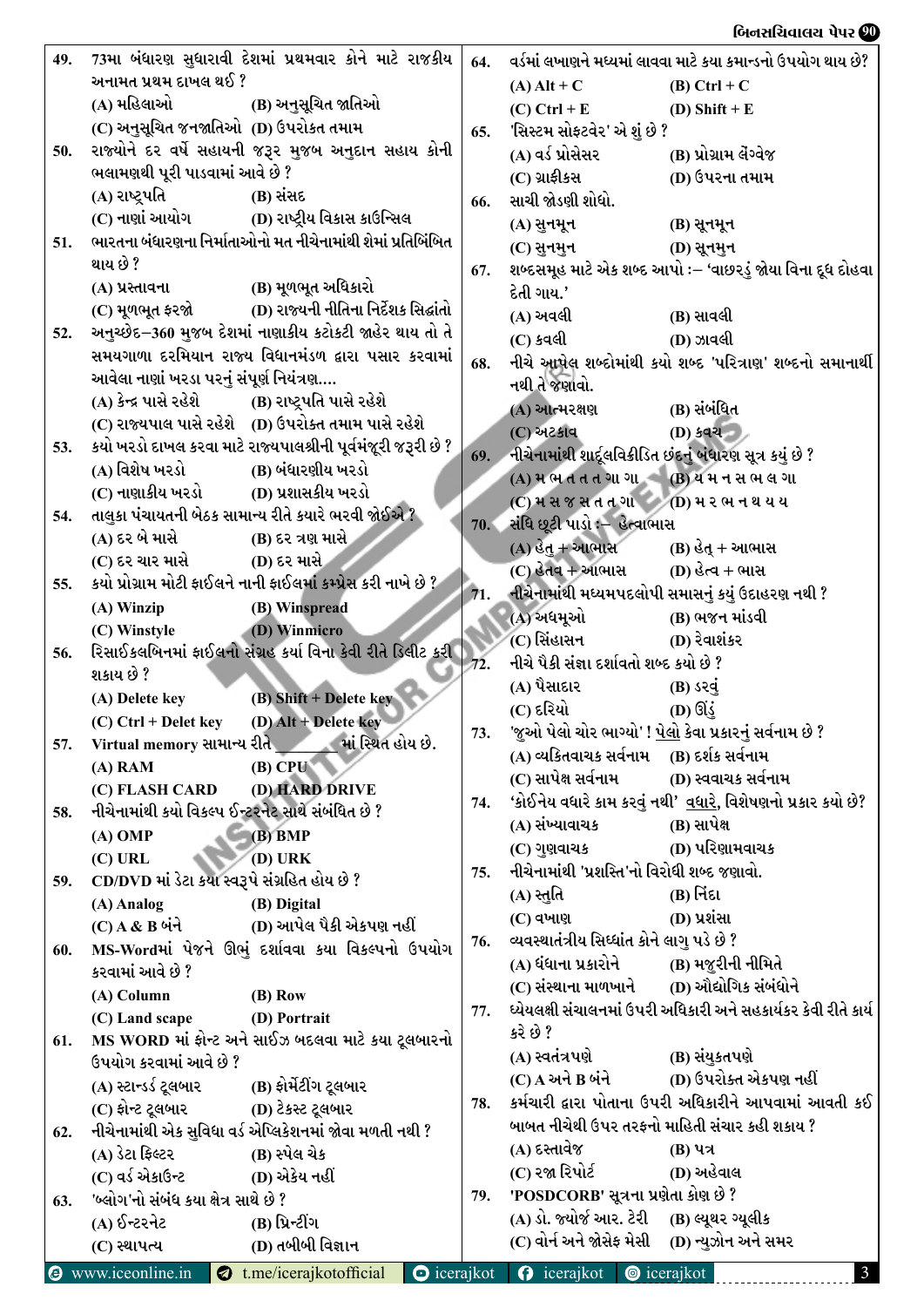#### બિનસચિવાલચ પેપર **છી**

| 80. |                                                   | એક જ પ્રકારની માહિતી માટે કઈ આકૃતિ વધુ અનુકૂળ ગણાય છે ?           | 90. | અલિયાબેટ કઈ નદીના મુખપ્રદેશમાં આવેલો છે ?                    |                                                                      |  |  |
|-----|---------------------------------------------------|-------------------------------------------------------------------|-----|--------------------------------------------------------------|----------------------------------------------------------------------|--|--|
|     | (A) પાઈ આક્રતિ                                    | (B) વ્રતાંશ આલેખ                                                  |     | $(A)$ તાપી                                                   | (B) મહી                                                              |  |  |
|     | (C) પાસપાસેની સ્તંભાકૃતિ (D) સ્તંભાકૃતિ           |                                                                   |     | (C) નર્મદા                                                   | (D) સાબરમતી                                                          |  |  |
| 81. |                                                   | 'તમે તમારા માણસોને સાચવો, તમારા માણસો બાકીનું તમારું બધુ          | 91. |                                                              | FSSAI દ્વારા તાજેતરમાં ભારતમાં પ્રસિદ્ધ થયેલા પ્રથમ ફૂડ સેફ્ટી       |  |  |
|     | સાચવી લેશે.' – આ વિધાન કોણે કહ્યું હતું ?         |                                                                   |     |                                                              | ઈન્ડેક્ષ 2018-19 માં ભારતનો કયો કેન્દ્રશાસિત પ્રદેશ પ્રથમ ક્રમે છે ? |  |  |
|     | (A) ફ્રેડરિક ટેલરે                                | (B) પ્રો. ઉર્વિકે                                                 |     | (A) દિલ્હી                                                   | (B) ચંદીગઢ                                                           |  |  |
|     | (C) પીડર ડકરે                                     | (D) આર્ગરિશે                                                      |     | (C) પોંડીચેરી                                                | (D) લક્ષદ્વીપ                                                        |  |  |
| 82. | દોરવણીના મુખ્યત્ત્વે કેટલા તત્વો છે ?             |                                                                   | 92. |                                                              | ગુજરાતમાં 100 ટકા રસીકરણ માટે ગુજરાત સરકારના આરોગ્ય                  |  |  |
|     | (A) ચાર                                           | (B) ત્રણ                                                          |     | વિભાગ દ્વારા શેની સાથે કરાર કરવામાં આવ્યા છે ?               |                                                                      |  |  |
|     | (C) બે                                            | (D) એક                                                            |     | (A) એકેડમી ઓફ પીડિયાટ્રિકસ, ગુજરાત                           |                                                                      |  |  |
| 83. |                                                   | કૃણાલના લગ્ન 8 વર્ષ પહેલા થયા હતા. અત્યારે તેની ઉંમર તેના લગ્ન    |     | (B) એકેડમી ઓફ સાયન્સ, ગુજરાત                                 |                                                                      |  |  |
|     |                                                   | સમયની ઉંમરની $\frac{6}{5}$ ગણી છે. કૃણાલની બહેન તેના લગ્ન સમયે    |     |                                                              |                                                                      |  |  |
|     |                                                   | તેનાથી 10 વર્ષ નાની હતી. તો અત્યારે તેની બહેનની ઉંમર કેટલી હશે ?  |     | (C) એકેડમી ઓફ નર્સિંગ, ગુજરાત<br>(D) એકેડમી ઓફ હેલ્થ, ગુજરાત |                                                                      |  |  |
|     | (A) 32 વર્ષ                                       | (B) 36 વર્ષ                                                       |     |                                                              |                                                                      |  |  |
|     | (C) 38 વર્ષ                                       | (D) 40 વર્ષ                                                       | 93. | તાજેતરમાં ચર્ચામાં રહેલ FATFનું પૂરું નામ શું છે ?           |                                                                      |  |  |
| 84. |                                                   | બે વ્યકિત વચ્ચેની ચૂંટણીમાં એક વ્યકિતને 38% મત મળે છે. અને        |     | (A) Financial Act Task Force                                 |                                                                      |  |  |
|     |                                                   | તે  7200 મતથી  હારી જાય છે. તો જીતેલા વ્યકિતને કુલ કેટલા મત્      |     | (B) Financial Actio Task Force                               |                                                                      |  |  |
|     | નોંધાયા હશે.                                      |                                                                   |     | (C) Financial Act Task Forum                                 |                                                                      |  |  |
|     | $(A)$ 18,600                                      | $(B)$ 17,500                                                      |     | (D) Financial Action Task Forum                              |                                                                      |  |  |
|     | $(C)$ 20,000                                      | (D) $15,000$                                                      | 94. |                                                              | 'આંતરરાષ્ટ્રીય નાવિક દિવસ' તરીકે કયો દિવસ ઉજવાય છે ?                 |  |  |
| 85. |                                                   | એક વ્યકિતએ એક ઘોડો તથા ગાડી રૂા.20,000 માં ખરીદ્યાં, તેણે         |     | (A) 23 % +                                                   | (B) 23 જુલાઈ                                                         |  |  |
|     |                                                   | ઘોડાને 20% નફા પર તથા ગાડીને 10% ખોટ પર વેંચી દીધા. આ             |     | $(C) 25$ % d                                                 | (D) 25 જુલાઈ                                                         |  |  |
|     | પ્રકારે તેને કુલ 2% નફો થાય તો ઘોડાની ખરીદકિંમત ? |                                                                   | 95. |                                                              | તાજેતરમાં RBI ના ડેપ્યૂટી ગવર્નર પદેથી કોણે રાજીનામું આપ્યું છે ?    |  |  |
|     |                                                   |                                                                   |     | (A) શ્રી વિરલ આર્યન            (B) શ્રી મહેશકુમાર જૈન        |                                                                      |  |  |
|     | $(A)$ $\xi$ l. 7500                               | $(B)$ $\xi$ l. 7000                                               |     | (C) શ્રી વિમલ આચાર્ય (D) શ્રી વિરલ આચાર્ય                    |                                                                      |  |  |
|     | $(C)$ 3l. 8000                                    | (D) $31.10,000$                                                   | 96. |                                                              | ગુજરાતમાં નવા CNG પંપ શરૂ કરવા માટે ગુજરાત સરકાર દ્વારા              |  |  |
| 86. |                                                   | રાહુલ રૂા.6000 ને 5% સાદા વ્યાજના દરે બેંકમાં મૂકે છે. જયારે      |     | તાજેતરમાં કઈ યોજના લોન્ચ કરવામાં આવી છે ?                    |                                                                      |  |  |
|     |                                                   | મોનાંક રૂા.5000 ને 8% ચક્રવૃદ્ધિ વ્યાજના દરે બેંકમાં મૂકે છે. 2   |     |                                                              | (A) CNG સમૃદ્ધિ યોજના (B) CNG સહયોગી યોજના                           |  |  |
|     | વર્ષનાં અંતે તેમને મળતા વ્યાજનો તફાવત શું થશે ?   |                                                                   |     |                                                              | (C) CNG સહભાગી યોજના (D) CNG સહાયતા યોજના                            |  |  |
|     | $(A)$ $\xi$ l. 230                                | $(B)$ 3l. 232                                                     | 97. |                                                              | નીતિ આયોગ દ્વારા તાજેતરમાં પ્રસિદ્ધ થયેલા ઈન્ડેક્ષ–2019 અંતર્ગત      |  |  |
|     | $(C)$ 3l. 832                                     | (D) $31.276$                                                      |     |                                                              | ભારતના 21 મોટા રાજ્યોમાંથી ભારતના કયા રાજ્યમાં 1000 પૂરુષોએ          |  |  |
| 87. |                                                   | પુરુષની કાર્યક્ષમતા સ્ત્રી કરતા બમણી છે. તથા સ્ત્રીની કાર્યક્ષમતા |     | સ્ત્રી જન્મદર સૌથી ઓછો છે ?                                  |                                                                      |  |  |
|     |                                                   | છોકરા કરતા બમણી છે. જો એક પુરુષ સ્ત્રી અને છોકરો સાથે             |     | (A) ગુજરાત                                                   | (B) હિમાચલપ્રદેશ                                                     |  |  |
|     |                                                   | મળીને કાર્ય7 દિવસમાં પૂર્ણ કરે તો એક છોકરાને કાર્ય પૂર્ણ          |     | (C) હરીયાણા                                                  | (D) ઝારખંડ                                                           |  |  |
|     | કરતાં કેટલા દિવસ લાગે ?                           |                                                                   | 98. |                                                              | મણિપુરના નવા રાજ્યપાલ તરીકે તાજેતરમાં કોની નિમણૂક કરવામાં            |  |  |
|     | (A) 49 દિવસ                                       | (B) 48 દિવસ                                                       |     | આવી ?                                                        |                                                                      |  |  |
|     | (C) 36 દિવસ                                       | (D) 30 દિવસ                                                       |     | (A) શ્રીમતી નઝમા હેપ્તુલ્લા      (B) શ્રી પદ્મનાભ આચાર્ય     |                                                                      |  |  |
|     |                                                   |                                                                   |     | (C) શ્રી પદ્મનાભ ચટોપાધ્યાય (D) શ્રી પદ્મનાભ બર્મન           |                                                                      |  |  |
| 88. |                                                   | દુનિયામાં ભાગયે જ મળતું વુલેન્ટોનાઈટ ખનીજ ગુજરાતના કયા            | 99. |                                                              | ભારતમાં IB ના નવા વડા તરીકે તાજેતરમાં કોની નિમણૂંક કરવામાં           |  |  |
|     | જિલ્લામાં મળી આવે છે ?                            |                                                                   |     | આવી છે ?                                                     |                                                                      |  |  |
|     | (A) રાજકોટ                                        | (B) બનાસકાંઠા                                                     |     | (A) શ્રી સામંત ગોયલ                                          | (B) શ્રી સામંત કુમાર                                                 |  |  |
|     | (C) અમરેલી                                        | (D) જૂનાગઢ                                                        |     | (C) શ્રી અરીવંદ ગોયલ                                         | (D) શ્રી અરવિંદ કુમાર                                                |  |  |
| 89. |                                                   | કડી અને કલોલ તાલુકાનો વિસ્તાર અન્ય કયા નામે ઓળખાય છે ?            |     | 100. તાજેતરમાં G-20 સમિટ 2019 નું આયોજન કયાં થયું હતું ?     |                                                                      |  |  |
|     | (A) ચરોતર                                         | (B) ખાખરીયા ટપ્પા                                                 |     | (A) હેમ્બર્ગ, જર્મની (B) ઓસાકા, જાપાન                        |                                                                      |  |  |
|     | (C) દસકોઈ                                         | <b>(D) કાનમ</b>                                                   |     |                                                              | (C) બ્યુનોસ એર્સ, આર્જેન્ટિના (D) રિયાધ, સાઉદી અરેબિયા               |  |  |
|     |                                                   |                                                                   |     |                                                              |                                                                      |  |  |

.<br>ખાસ નોંધ :- બિનસચિવાલય પેપર - 90ની Answer Key સોમવારે <sup>-</sup>

# એટલે કે 29/07/2019ના રોજ પ્રસિદ્ધ કરવામાં આવશે.

٦.